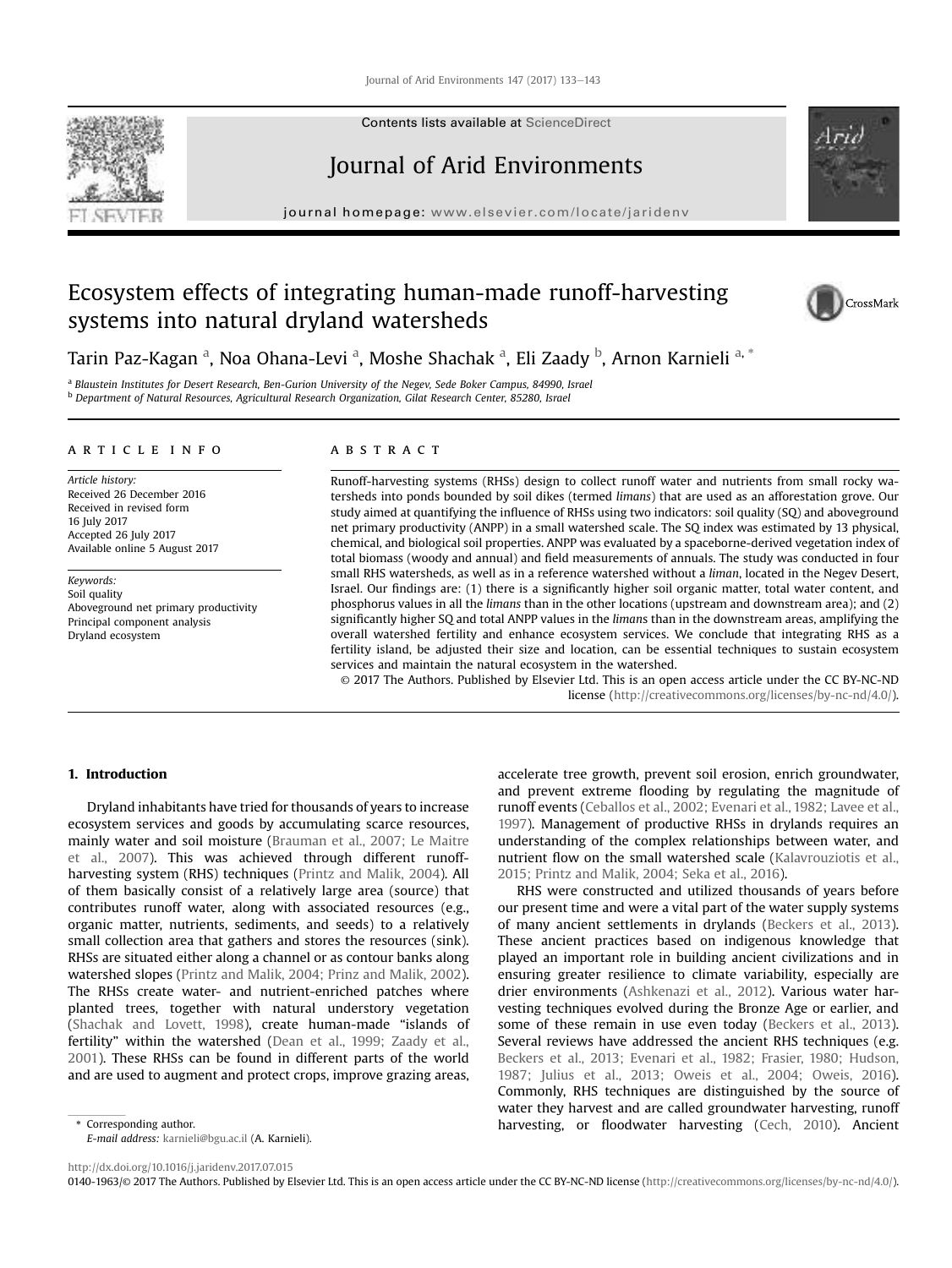knowledge on RHSs mainly through collection of runoff, storage, and use of rainwater for various purposes, is still relevant, especially in dryland that water resources becoming scarcer under the changing climate (Oweis, 2016).

In the drier areas of the Negev Desert of Israel, with less than 200 mm mean annual rainfall, more than 400 RHSs have been constructed since the early 1960s in the small rocky watersheds of downstream channels alongside roads as a method for creating "human made catchments " that are known as *limans* and are used for afforested grove (Friend, 2013). Their name originated from the Greek word for pond or pool (Karnieli et al., 1988). The *limans* are ponds bounded by soil dikes located in small watershed. They are used for collecting water and nutrients from the watershed source area, and serve as small sink areas and act as an afforested grove (Printz and Malik, 2004). The *liman* systems may cause the following local effects: (1) they are used as a physical barrier in the form of a soil dike that increases the accumulation rate of runoff, along with its resources, resulting in water, nutrient, sediment, and seed accumulation in the *liman*; (2) the planted trees can modulate the micro-climate regime since the well-developed canopy reduces the sun's radiation beneath it (Potchter et al., 2008); and (3) they are used as area for establishment and immigration of plants and animals that can be inhabited in the resource-enriched patch. A watershed effect may include the modification of the vegetation structure and function in terms of productivity and biodiversity in the entire watershed (upstream and downstream areas) where the *liman* acts as a source of seeds and nutrients (Eldridge et al., 2002). These source-sink relations of runoff water and nutrient to the *limans* are affected by the geo-hydrological processes such as geological and geomorphological characteristics of the specific site locations and runoff regime in the watershed scale (Ashkenazi et al., 2012; Yair, 2001).

The functional and structural changes introduced by the *liman*, on the local and on the watershed scale, can be assessed by two ecosystem indicators, namely the soil quality index (SQI) and aboveground net primary productivity (ANPP) (Paz-Kagan et al., 2014). The first indicator represents an emergent long-term functional property that incorporates the physical, chemical, and biological processes of soil quality (e.g. Andrews et al., 2002; Karlen et al., 2001, 2003). Soil plays an important role in arid ecosystems since it is the only part of the system capable of absorbing and storing water and nutrients during the long hot dry periods (Noy-Meir, 1973). The second indicator, ANPP, is an emergent shortterm functional property of ecosystems that integrates many vegetation communities and population processes (Krausmann et al., 2013). We used the ANPP to evaluate the productivity in two different scales, in a watershed and patch scale, as a total ANPP (woody and annuals) and annuals ANPP. We studied the alteration of these two ecosystem indicators between the upstream, the *liman*, and the downstream area. Previous studies compared the conditions inside and outside the RHSs for studding soil conservation (Laryea, 1992), seeds production (Ehlers and Goss, 2016), and plants survival (Lightfoot and Whitford, 1991) along watersheds.

Our aim was to explore the local- and small-watershed-scale effects of *limans* as human-made "islands of fertility" within a natural system in terms of SQI and ANPP (total and annual ANPP) in an arid ecosystem. The specific goals were: (1) to quantify the differences in SQI and ANPP in four watershed between the upstream, the *liman*, and the downstream area, and (2) to study how these two key ecosystem properties modulated and interrelated on a small-watershed scale as a consequence of the introduction of *limans* compared to a natural watershed without a *liman*. The research was carried out by studying thirteen SQ properties, as well as ANPP, in four small arid watersheds containing *limans*, and an additional watershed without a *liman* (a reference for an

undisturbed area, without any physical barrier or tree planting). The first hypothesis tested was that in the four small arid watersheds, the *limans* would create a "fertility island" that would affect the redistribution of resources, resulting in increased SQ and ANPP in the overall watershed area. The second hypothesis was that the *liman* would invert the distribution of SQ and ANPP in the watershed scale. In the watershed without *limans*, a higher SQ and ANPP would be found upstream rather than downstream. This would be due to the fact that in small natural watersheds, upstream areas are characterized by higher soil moisture in the channel, due to the high frequency of runoff events resulting from a greater ratio of rock surface to soil volume, than in the downstream areas, where larger sections are covered with alluvium soil (Yair and Kossovsky, 2002). The third hypothesis was that in the downstream areas, degradation in the SQ and ANPP would be expected in all of the small watersheds containing *limans*, as compared to the small watershed without *limans*, due to the physical barrier of the constructed dike that reduces runoff flow to the downstream parts of the channel.

### 2. Methodology

#### *2.1. Study sites*

Five small watersheds located in the central Negev Highlands  $(30°54' N, 34° 49' E)$  were selected to answer the research questions (Fig. 1). Four of these watersheds contain *limans*, and the fifth one is a control watershed without a *liman*. The average watershed area is 52.5 ha, and the average area of the *limans* is 0.4 ha (Table 1). The mean annual rainfall in this area is 95 mm and is limited to the winter season, with a high annual variability (ranging between 20 and 180 mm). During the winter of 2014, the total rainfall depth was 103.9 mm with 21 rainy days. During the winter of 2015, the total rainfall depth was 138.1 mm with 33 rainy days. Geologically, the area is composed of limestone and chalk of the Turonian age. The hillslopes are relatively steep (up to  $29^{\circ}$ ) and subdivided into two distinct sections: (1) the upper parts are mainly barren, with steep limestone rocky outcrops and shallow patches of soil cover; and (2) the lower parts consist of colluvium embedded with unconsolidated rocks (Olsvig-Whittaker et al., 1983; Yair and Danin, 1980). A similar subdivision is also observed along the channels. The upper part of the channel is rocky while the lower part is covered with an alluvial fill (Bruins and Ore, 2008). In general, the *limans* are located in the downstream area of the watershed where there is a relatively high volume of alluvial soil.

The study area is dominated by shrubs and semi-shrubs with an average areal cover of about 25% (Shelef and Groner, 2011). The vegetation in this area is considered to constitute a transition between the Irano-Turanian plant geographical region and the Saharo-Arabian region, with some Mediterranean components. Perennials include the following shrubs and semi-shrubs as dominant species: *Artemisia herba-alba, Gymnocarpos decander, Hammada scoparia, Noaea mucronata, Reamuria negevensis, retama raetama* and *Zygophyllum dumosum* (Shelef and Groner, 2011). The four watersheds containing *limans* include different plantings of introduced tree species: (1) *liman* number 1 was planted with *Eucalyptus occidentalis* and *Pinus halepensis;* (2) *liman* number 2 was planted with *Pistacia atlantica;* and (3) *limans* number 3 and 4 were planted with *Acacia victorae* and *Prosopis alba.* All the *limans* were planted in the 1960s (Table 1).

# *2.2. Experimental design and sampling*

The experiment was performed in the four abovementioned small watersheds in three locations along the watershed: (1)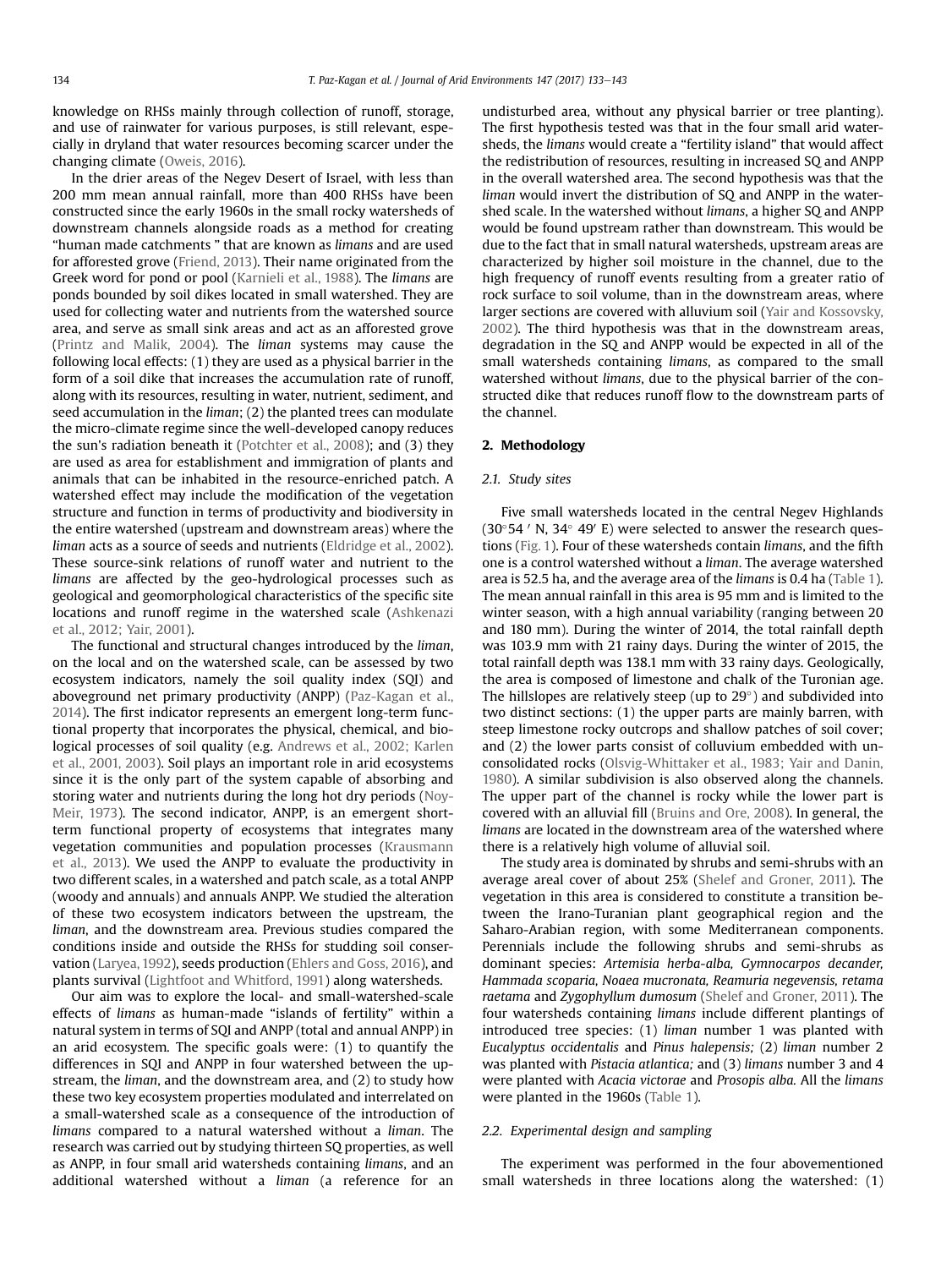

Fig. 1. (a) A semantic map of Israel with the location of the study area; and (b) an aerial photograph of the study watersheds.

| Table 1                                                                                                              |  |
|----------------------------------------------------------------------------------------------------------------------|--|
| Information on the study watersheds including: watershed area, <i>liman</i> area, and dominant planted tree species. |  |

| Liman number | Area of the <i>liman</i> (ha) | Catchment area (ha) | Dominant tree species                             |
|--------------|-------------------------------|---------------------|---------------------------------------------------|
|              | 0.6                           | 65                  | Eucalyptus occidentalis<br>Pinus halepensis       |
|              | 0.5                           | 59.5                | Pistacia atlantica                                |
|              | 0.3                           | 31                  | Acacia victorae                                   |
|              | 0.3                           | 52                  | Prosopis alba<br>Acacia victorae<br>Prosopis alba |
| Control      |                               | 55                  |                                                   |
| Average      | 0.4                           | 52.5                |                                                   |

upstream areas, which comprise the lower parts of the hillslopes with colluvium soil cover in the channels; (2) downstream areas, which are mostly constituted by alluvial cover; and (3) *liman* areas, which include the RHS constructions located in the downstream areas (Fig. 2). In addition, the control watershed without *limans* was studied, focusing only on the upstream and downstream areas.

The sampling design for the ANPP in each watershed included two scales: (1) a large scale, using remote sensing data for estimating total ANPP that included estimation of the wood and the annual vegetation at the peak of the growing season in the year 2014; and (2) small scale, estimating annual ANPP at the peak of the growing season in the years 2014 and 2015. The sampling design for the annual ANPP in each watershed included eight samples of 1  $\mathrm{m}^2_\mathrm{a}$ randomly selected in each location of the watershed (upstream, *liman,* and downstream). In each sample, three sub-quadrates of 33  $\text{cm}^2$  were sampled. The sampling areas included a total of 24 sub-quadrates with a total number of 72 sub-quadrates in a watershed. In the control watershed, 8 samples with 16 total subquadrates were collected with a total number of 48 subquadrates for the watershed. The sampling of the soil included 10 replicates in each sampling locations in the watershed ( $n = 30$ replicates in a watershed containing a *liman* and  $n = 20$  in the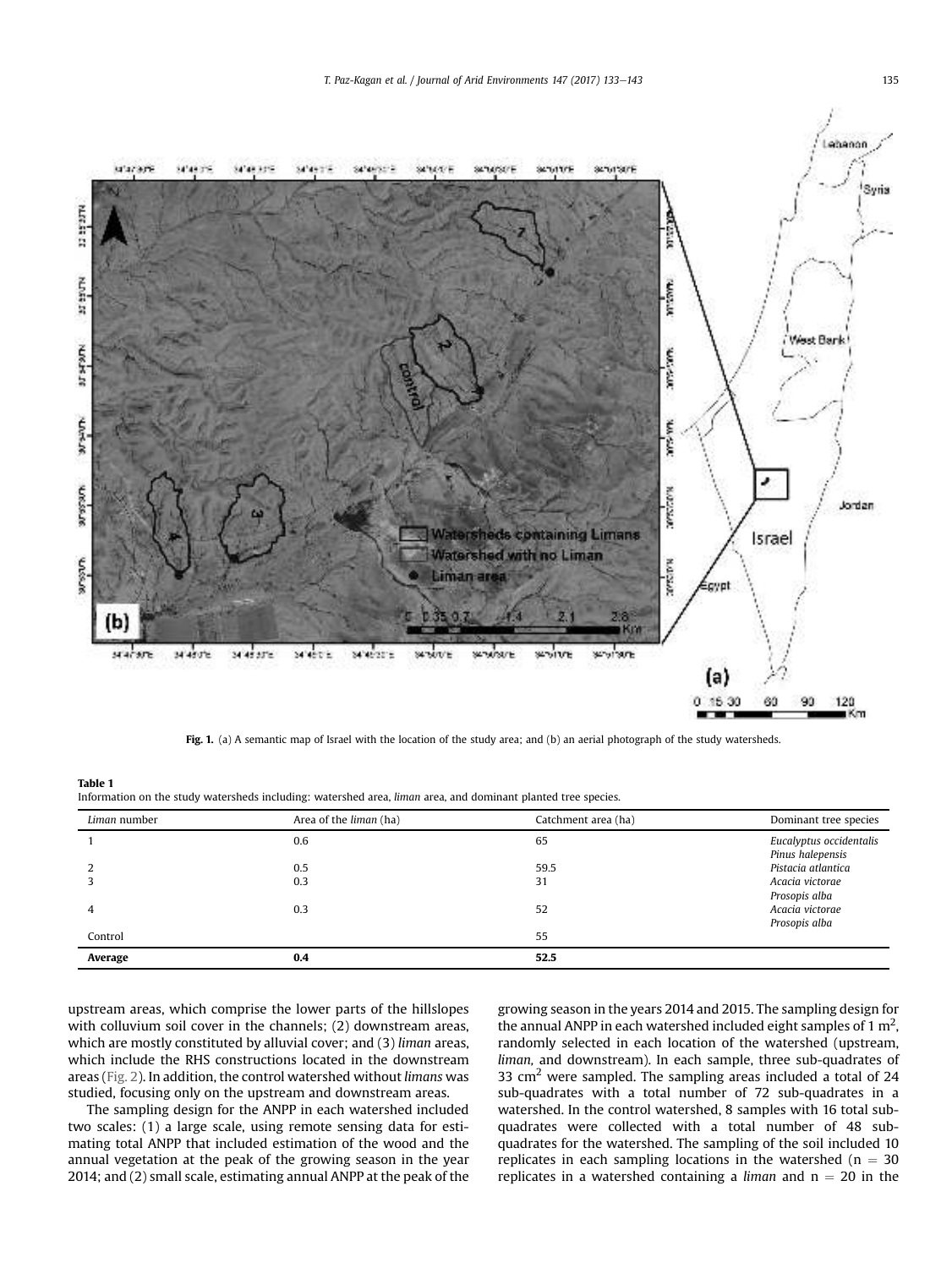



Fig. 2. (a) An aerial photograph of watershed number 2 demonstrating the three sampling areas according to the experimental design: upstream area, *liman* area, and downstream area; (b) photograph of *liman* number 2 with flood water.

watershed without a *liman*) with an overall total of 140 soil samples collected in the year 2015. Detailed information on the sampling design is shown in the supplementary Table S1.

# *2.3. Soil sampling processing and analysis*

The calculation of the SQI included three main stages: (1) selecting the physical, biological, and chemical properties of the SQ; (2) using the transformation function to transform the SQ properties into a unitless scoring function; and (3) using the principal component analysis (PCA) to calculate the weights to develop the SQI (Masto et al., 2008).

## *2.3.1. Sampling and testing of soil properties*

Soil samples were collected in September 2015, at the end of the dry season, at a depth of  $0-0.15$  m. The sampling was conducted following an experimental design that is described in section 2.2, and was applied to all watersheds containing *limans* and the control watershed. All soil samples were transferred to the laboratory and were stored unopened at room temperature until they were analyzed. The Cornell Soil Health Test (CSHT) protocols were adopted for analyzing thirteen soil properties (Idowu et al., 2009; Moebius-Clune et al., 2016; Schindelbeck et al., 2008). Soil was air dried, passed through a 2 mm sieve, and analyzed for soil physiochemical properties. The physical properties included: (1) soil texture (fractions of clay, silt, and sand) calculated and defined by the relative amounts of sand  $(0.05-2$  mm particle size), silt  $(0.002-0.05$  mm), and clay (less than 0.002 mm) using the hydrometer method (Gee and Bauder, 1979), (2) total water capacity (TWC) measured by drying the soil in 105  $C^{\circ}$  to, (3) dry aggregation size (AGG) calculated as the ratio between the stable and unstable fractions measured by aggregate stability method, (4) surface hardness (SH) measured with penetrometer, and (5) hydraulic conductivity (HC) measured with mini disk infiltrometer in the field. The biological properties included: (6) soil organic matter (SOM) measured by drying the soil for 2 h at 500  $\degree$ C (Casida et al., 1964), and potentially active carbon (PAC) was measured by oxidation with potassium permanganate (KMnO4) solution (Weil et al., 2003). The chemical properties included pH that was measured in a saturation paste using a handheld portable probe, electrical conductivity (EC) was measured in the extract from the saturation paste by a handheld portable probe, extractable ammonium (NH $_4^+$ ) and extractable nitrate (NO $_3^-$ ) were measured by potassium chloride extractions (Norman and Stucki, 1981), extractable phosphorus (P) was measured by the Olsen method (Olsen, 1954), and extractable potassium (K) by flame photometer (Sparks and Rothery, 1996). All laboratory measurements were performed with CSHT standards by Moebius-Clune et al. (2016), however, minor modifications were introduced due to the specific management practices, climatic region, and available tools. Specifically, TWC was measured by the soil moisture, NH $_4^+$  and NO<sub>3</sub> were measured by potassium chloride extractions, and HC was measured by a mini-disk infiltrometer in the field. The SH and HC measurements were taken in the field.

#### *2.3.2. Soil quality index*

In the current study, the PCA ordination was used twice: (1) as an ordination technique to classify each of the watershed areas according to the different soil properties; and (2) as a model to develop the SQI from the scoring functions of the soil properties. The PCA is probably the most popular multivariate statistical technique for exploratory data analysis and for conducting predictive models (Wold et al., 1987). It uses a rigid rotation to derive orthogonal axes, which maximize the variance in the dataset.

Evaluation of the SQI was carried out using a general approach that involves scoring functions for each of the abovementioned soil properties (Andrews et al., 2004). The scoring functions were defined in a simple nonlinear polynomial framework. Each soil property was transformed through a scoring algorithm into a unitless score  $(0-1)$ , representing the associated level of function in the system so that the scores could be combined to form a single value (Karlen et al., 1997). The distribution of each of the soil variables was assessed based on a Gaussian distribution function. The interpretation of the scoring function was integrated into an index calculated by the PCA (Efron and Gong, 1983; Masto et al., 2007). The low index values indicate poor soils, while high values indicate healthy soils (Gugino et al., 2009). The soil property values were recorded by the different algorithms (scoring functions, *Si*) to transform each property into unitless scores, using the following equations (Masto et al., 2007, 2008; Svoray et al., 2015):

$$
Si_{mib} = \left(1 + e^{-(b(x-a))}\right)^{-1}
$$
 (1)

$$
Si_{lib} = \left(1 + e^{(b(x-a))}\right)^{-1}
$$
 (2)

$$
Si_{op} = 1 \times e^{\left(-\frac{(x-a)^2}{b}\right)}
$$
\n(3)

where *x* is the normally distributed soil property value, *a* is the baseline value of the soil property where the score equals 0.5 (inflection point) or the population mean, and *b* is the slope tangent of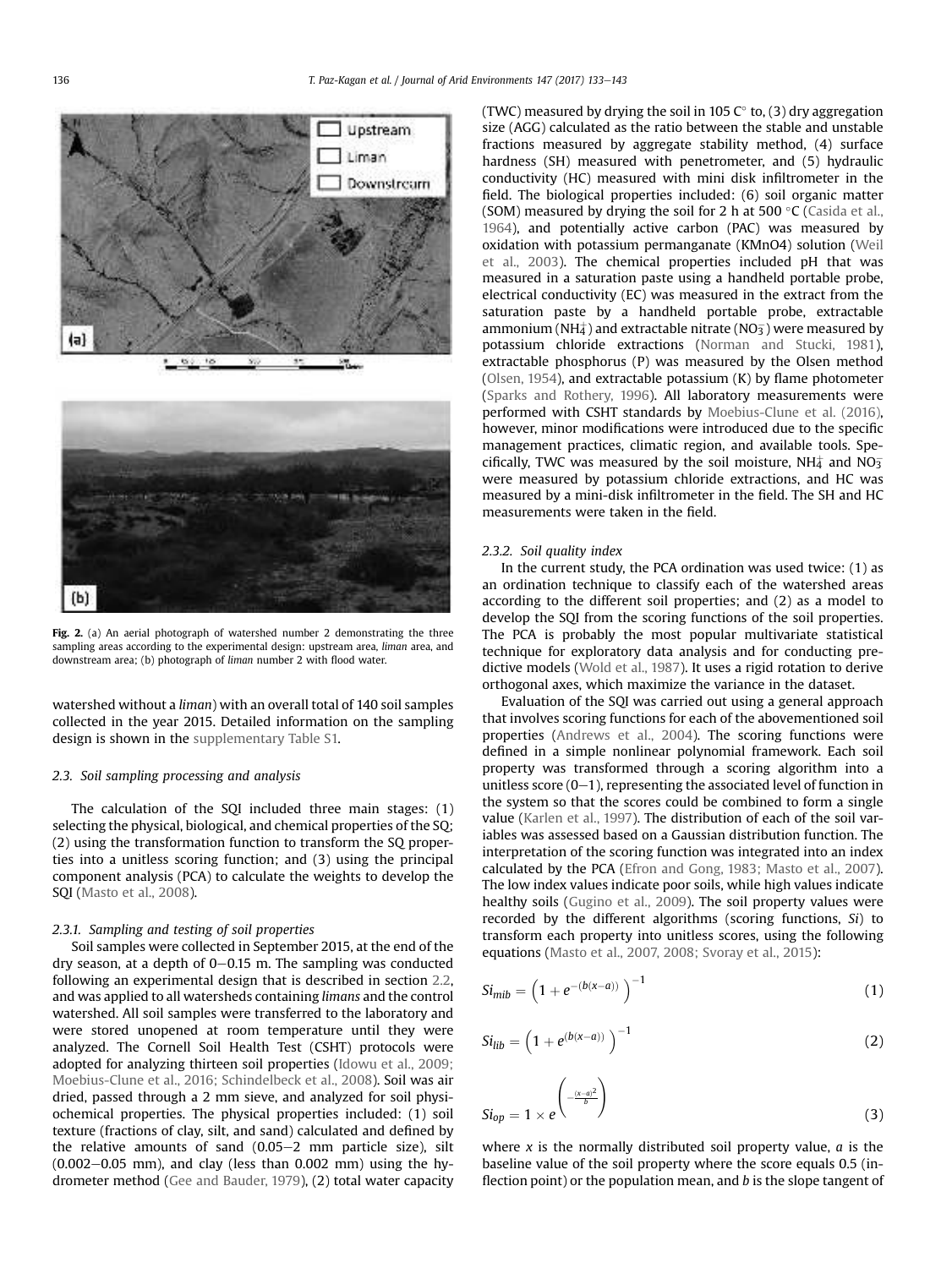the baseline curve or 2 $\sigma^{-2}$  of the population. The general shape of each function is characterized by the nature of the soil property with respect to SQ, which can be either (1) more is better (*mib*): an upper asymptotic sigmoid curve (negative slope) that characterizes AGG, TWC, SOM, NH $_4^+$ , NO<sub>3</sub>, K, P, and PAC; (2) less is better (*lib*): a lower asymptote (positive slope) that characterizes SH; or (3) optimum function (*op*): a Gaussian function that characterizes pH, EC and HC. The specific shape and the values were determined according to prior knowledge as presented in the literature and by experts (e.g. Masto et al., 2008; Masto et al., 2007). All of the soil measurement scores were integrated from the previous stage into a single additive index value termed an SQI:

$$
SQL = \sum_{i=1}^{n} PWi \times Si \tag{4}
$$

where *PWi* is the PCA weighting factor. The SQI value is considered an overall assessment of SQ, reflecting management practice effects on soil function. The PCA finds combinations of variables that describe major trends in the data. Standardized PCAs for each watershed and an additional overall PCA model were performed using the MATLAB program. The equation was normalized to obtain a maximum SQI with a score of one. Principal components (PCs) with eigenvalues higher than one that explained at least 5% of the variations in the data were examined.

# *2.4. Aboveground net primary productivity*

To estimate the total ANPP, a remote sensing image from a RapidEye spaceborne sensor was used with a 7-m pixel ground resolution and five multispectral bands, including red, green, blue, red-edge, and near infrared (NIR). The image was acquired on May 1, 2014, representing the peak of the growing season. The preprocessing of the image included radiometric, atmospheric, topographic, and geometric corrections. The geometric correction was conducted with respect to orthophoto images with a spatial resolution of 0.5 m. For the topographic correction, a digital elevation model with a spatial resolution of 2 m was used. In the present study, the ANPP was evaluated by calculating the commonly used Normalized Difference Vegetation Index (NDVI) (Tucker, 1979). This is a spectral index based on the relations between maximal reflectance in the NIR region, due to leaf internal structure, and minimal reflectance in the red spectral region, due to chlorophyll absorption:

$$
NDVI = \frac{\rho NIR - \rho RED}{\rho NIR + \rho RED}
$$
\n(5)

where  $\rho$ NIR and  $\rho$ RED are the reflectance values in the NIR and red spectral regions, respectively. This index, which is tuned to sense changes in leaf structure and chlorophyll content, has been used successfully to estimate "greenness," ANPP, leaf area index, and biomass for a variety of ecosystem types (Carlson and Ripley, 1997). Transects of NDVI values from the head of the watershed to the downstream area were examined for each watershed. Line transects were conducted along the upstream, *liman*, and downstream areas through the channel as a function of NDVI values against the distance from the headwater.

In addition to the estimation of the total ANPP, annual ANPP values were measured by the accumulation of annual maximum plant biomass (Fabricius et al., 2003). Plant biomass was measured by quantifying the peak dry mass of plant per unit area in each of the watersheds. Annual vegetation aboveground biomass samples were collected twice during the peak of the growing season (at the end of April) in the years 2014 and 2015. The sampling was

conducted using a stratified random method based on the experimental design. All of the replicates were harvested in 0.33-m<sup>2</sup> subquadrates (three repeated measurements per sub-quadrate) so that the total number of samples was 336 sub-quadrates in all watersheds as aboveground biomass per year. The annual aboveground plant biomass was weighted, after 48 h of oven drying  $(75 \degree C)$ .

# *2.5. Statistical analyses*

Examination of all variables was performed using analysis of variance (ANOVA). The analyses of the ANPP were done by: (1) a general linear model (GLM) analysis of random effect (nested AVOVA); and (2) a one-way ANOVA for the average sample of the sub-quadrates for each replicate ( $n = 8$  quadrates). We tested the homogeneity of variances among groups and found that the residuals were normally distributed before applying the ANOVA. The analyses of the SQI were done by applying a one-way ANOVA for the samples for each replicate in each location along the watershed  $(n = 10)$ . In addition, the separation of means was subjected to a Tukey test for significant differences between areas in the watersheds. A Pearson's correlation coefficient analysis was conducted to identify relationships between the measured soil properties. The statistical analysis was performed with *STATISTICA* Version 11, 2015 software. The SQ transformation and indices (PCA, regression equations, scoring functions) were performed in MATLAB Version 7, 2011 software with a PLS toolbox (Eigenvector Research). SQ indicators, SQI, and ANPP were tested for their levels of significance at  $p = 0.05$  between the different areas.

# 3. Results

# *3.1. Soil properties*

The results of the SQ properties in the different locations along the watershed are shown in supplementary Table S2. In all the *limans,* significantly higher SOM, TWC, and P values were found than in the *limans* compared to the other locations (Table 2). In addition, significantly higher HC and pH values were found in the upstream areas in all watersheds (Table 3). However, the watersheds are different from one another, due to changes in the geohydrological aspects, the location and the structure of the *limans,* and the different planted species (Fig. 3). In watershed number 1, significantly higher SH, EC, K, NH<sub>4</sub> and NO<sub>3</sub> values were found in the *liman* than in the upstream and downstream areas. In watershed number 2, significantly higher K and  $NH<sub>4</sub>$  values were found in the *liman* than in the upstream and downstream areas. In watershed number 3, significantly higher SH was found in the *liman* than in the upstream and downstream areas. In watershed number 4, significantly higher EC, NH $_4^+$  and NO<sub>3</sub> values were found in the *liman* than in the upstream and downstream areas. In the watershed without *limans* (control), no significant differences were found in any of the soil properties, except for significantly higher HC and pH in the upstream area of the watershed. These results complement the findings from the upstream areas of other watersheds with *limans*. Fig. 3 showed the PCA result of the four watersheds and the control watershed, which shows the soil properties differences in each location.

#### *3.2. Soil quality indices*

The indices were developed from the results of the transformed soil property scores for all areas in the five watersheds. Fig. 4 presents the results of the PCA of all transformed soil properties for all watersheds, on factor plane 1 versus factor plane 2, based primarily on different areas in the watershed. The first four PCs had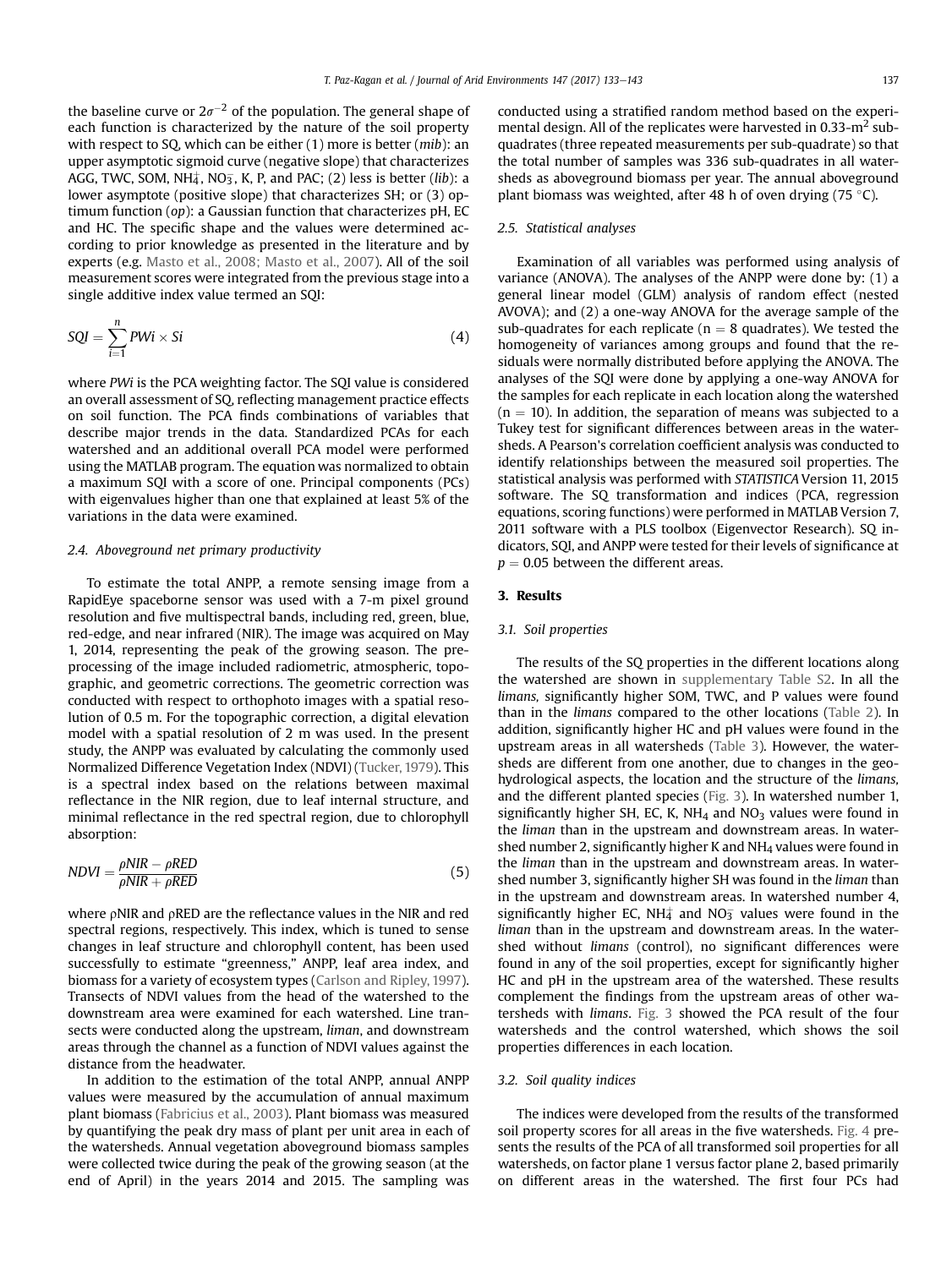#### Table 2

Soil quality properties that show significant differences in the *limans* in compered to the other locations along the watersheds with the sampling areas: (1) U: upstream area; (2) L: *liman* area; and (3) D: downstream area. Statistics include: average value, standard deviation, and significant differences between sampling areas in the watershed. The bold numbers refer to highly significant values ( $p \leq 0.5$ ).

| Location         | SOM(%)            | TWC $(m/m)$      | P(mg/kg)           |
|------------------|-------------------|------------------|--------------------|
| $1_D$            | $3.66 + 0.97$ b   | $5.79 + 0.9 b$   | $13.08 \pm 3.43$ c |
| $1_L$            | $7.22 + 1.23$ a   | $8.01 + 1.3 a$   | $24.39 + 5.74$ a   |
| $1\_U$           | $2.45 + 0.3c$     | $3.5 + 0.4c$     | $13.63 + 2.54c$    |
| $2_D$            | $4.51 \pm 1.1$ b  | $4.25 + 0.3$ b   | $14.84 \pm 5.88$ c |
| $2_L$            | $7.55 + 1.4a$     | $7.39 + 0.6 a$   | $36.63 + 8.24 a$   |
| $2_U$            | $3.62 + 1.03$ b   | $4.38 + 0.4 b$   | $28.68 + 7.55$ b   |
| 3 D              | $3.66 + 0.7 b$    | $2.46 + 0.6 b$   | $17.69 \pm 6.12$ b |
| 3 L              | $6.05 + 1.02 a$   | $4.44 + 0.12 a$  | $28.2 + 6.4 a$     |
| 3 U              | $3.15 + 0.33$ b   | $2.46 + 0.7$ cb  | $18.46 + 3.16$ b   |
| $4$ <sub>D</sub> | $2.41 \pm 0.36$ c | $2.37 \pm 0.5$ b | $8.97 \pm 3.24$ b  |
| 4L               | $5.92 \pm 1.07$ a | $3.61 \pm 0.5$ a | $32.83 \pm 5.23$ a |
| $4_U$            | $3.42 \pm 0.7$ b  | $2.22 \pm 0.4$ b | $31.23 + 5.04$ a   |
| Control D        | $4.77 \pm 1.0$ a  | $2.42 \pm 0.7$ a | $18 \pm 4.56$ a    |
| Control U        | $4.93 + 0.5 a$    | $2.84 + 0.4 a$   | $16.52 + 5.26$ a   |

\*Abbreviations: TWC: total water content; SOM: soil organic matter and P: phosphorus.

#### Table 3

Soil quality properties that show significant differences in the upstream location compared to the other locations along the watersheds. The sampling areas: (1) U: upstream area; (2) L: *liman* area; and (3) D: downstream area. Statistics include: average value, standard deviation, and significant differences between sampling areas in the watershed. The bold numbers refer to highly significant values ( $p \leq 0.5$ ).

| Location  | рH                 | HС                  |
|-----------|--------------------|---------------------|
| 1 D       | $7.27 + 0.12$ b    | $0.083 + 0.014$ b   |
| 1 L       | $7.23 + 0.07$ b    | $0.075 + 0.028$ c   |
| $1_U$     | $7.42 + 0.14$ a    | $0.131 + 0.023$ a   |
| 2 D       | $7.15 + 0.03$ b    | $0.089 + 0.01$ b    |
| 2 L       | $7.12 + 0.09$ b    | $0.089 + 0.013$ b   |
| $2_U$     | $7.59 + 0.13$ a    | $0.138 + 0.06 a$    |
| 3 D       | $7.41 + 0.07$ ab   | $0.083 + 0.016$ b   |
| $3_L$     | $7.21 + 0.09$ b    | $0.09 + 0.008$ b    |
| 3 U       | $7.51 + 0.16$ a    | $0.101 + 0.08$ a    |
| $4_D$     | $7.39 + 0.12$ ab   | $0.118 + 0.021$ ab  |
| 4 L       | $7.23 + 0.109$ b   | $0.102 + 0.016$ ab  |
| 4 U       | $7.54 + 0.12$ a    | $0.127 + 0.02$ a    |
| Control D | 7.44 $\pm$ 0.115 b | $0.106 \pm 0.023$ b |
| Control U | $7.58 + 0.118$ a   | $0.139 + 0.018$ a   |

eigenvalues >1 and were included in the PCA (cumulative variance of 73.12%) (Table S3). The highest weighted variables under PC-1 were: TWC, HC, pH, EC, NH $_4^+$ , NO $_3^-$ , P, and K. In the second PC, SH and SOM had the highest weighted variables. The AGG had the highest weighted variables under PC-3, and PAC had the highest weighted variables under PC-4. Weights for selected variables were determined by the percentage of variation in the dataset explained by the first four PCs. The transformed data in PCs  $1-4$  were not highly correlated among themselves and were all included in the PCA ( $R \geq 0.8$ ). These PCA results were used to calculate the SQI values for each location along the five watersheds according to Eq.  $(4)$ .

The SQI results for all watersheds are presented in Fig. 5a, with standard deviations and significant differences (small letters). Significantly higher SQI values were found in all the *limans* compared to the downstream areas (SQI<sub>1</sub> = 0.81, SQI<sub>2</sub> = 0.93,  $SQI_3 = 0.72$ ,  $SQI_4 = 0.91$ ). No significant differences were found in the SQI values between the upstream and downstream areas within most of the watersheds and in the control watershed. However, significant differences were found in the SQI in watershed number 4, in the upstream and downstream areas (SQI<sub>4 U</sub> = 0.76 and SQI<sub>4</sub>  $_D$  = 0.53, respectively). Fig. 5b presents the results of the physical, biological, chemical soil properties in each location along the watershed. The biological soil properties showed higher changes in the *liman* areas, primarily representing an increase in the SOM (Fig. 5b). The control watershed shows no significant differences in the biological, chemical and physical soil properties between the upstream and downstream areas.

# *3.3. Aboveground net primary productivity*

Fig. 6 shows the NDVI values by conducting transects along the upstream, *liman,* and downstream areas through the channel as a function of distance from the headwater. The black line shows the mean values for each location in transects along the watershed. Significantly higher NDVI values were found in all *limans* than in the upstream and downstream areas ( $p \leq 0.01$ ). In watersheds 3 and 4, significant differences were found between the upstream and downstream areas ( $p \leq 0.05$ ). In addition, a significant reduction in the total ANPP was found in the downstream area, compared to the downstream area in the watershed without *limans*.

The results of the annual ANPP in all watersheds showed significant differences between the upstream, *liman,* and downstream areas in the years 2014 and 2015 (F  $_{(13,126)} = 35.57$ ;  $p \le 0.01$ ; F  $(13,126) = 20.81$ ;  $p < 0.001$ , respectively). A higher values of annual ANPP in the year 2015 than in the year 2014 was observed, and may be explained by rainfall differences between 2014 and 2015. A significant correlation was found between dry biomass in the years 2014 and 2015 ( $R^2 = 0.52$ ,  $p < 0.001$ ). Significantly higher annual ANPP values were found in all watersheds in the upstream areas than in the downstream areas. In addition, significantly higher annual ANPP values were found in all watersheds in the *liman* areas than in the downstream areas. However, only watershed number 3 had a significantly higher annual ANPP value in the *liman* area than in the upstream area. The annual ANPP values in the control watershed showed a similar trend with significantly higher annual ANPP values in the upstream areas than in the downstream areas. The results of the annual ANPP do not agree with the total ANPP shown in Fig. 6. There is a high heterogeneity at the patch scale in the annuals ANPP than in the total ANPP (using NDVI) in the watershed scale.

# 4. Discussion

The RHS is an ancient technique that has been used since the fourth century B.C. The Nabatean population created thriving settlements across the Negev by applying traditional ecological knowledge to harvest runoff and store water and to increase soil moisture storage to support agriculture mainly for tree plantation as orchards and for shade, as well as for grazing. There were approximately 700,000 acers of water harvesting farms built by the Nabateans of the Negev about 2000 years ago (Bruins et al., 1986; Prinz, 1996). These techniques are also relevant today for supporting dryland ecosystem services, such as food production, soil and water flow regulation and more. In the current study, we focused on the ecosystem effects of the *liman* system, a modern RHS. We investigated the effect of *limans* on their own locations, as well as on upstream and downstream areas, in Israel's Negev Desert, in relation to two ecosystem properties: SQI and ANPP. The RHSs exploit the natural runoff-producing areas (sources) and create runoff-absorbing areas in depressions (sinks), thus correspondingly modifying the SQI and ANPP (Figs.  $5-7$ ). We examined hypotheses concerning the effect of human-made resourceenriched patches in the downstream area and on the entire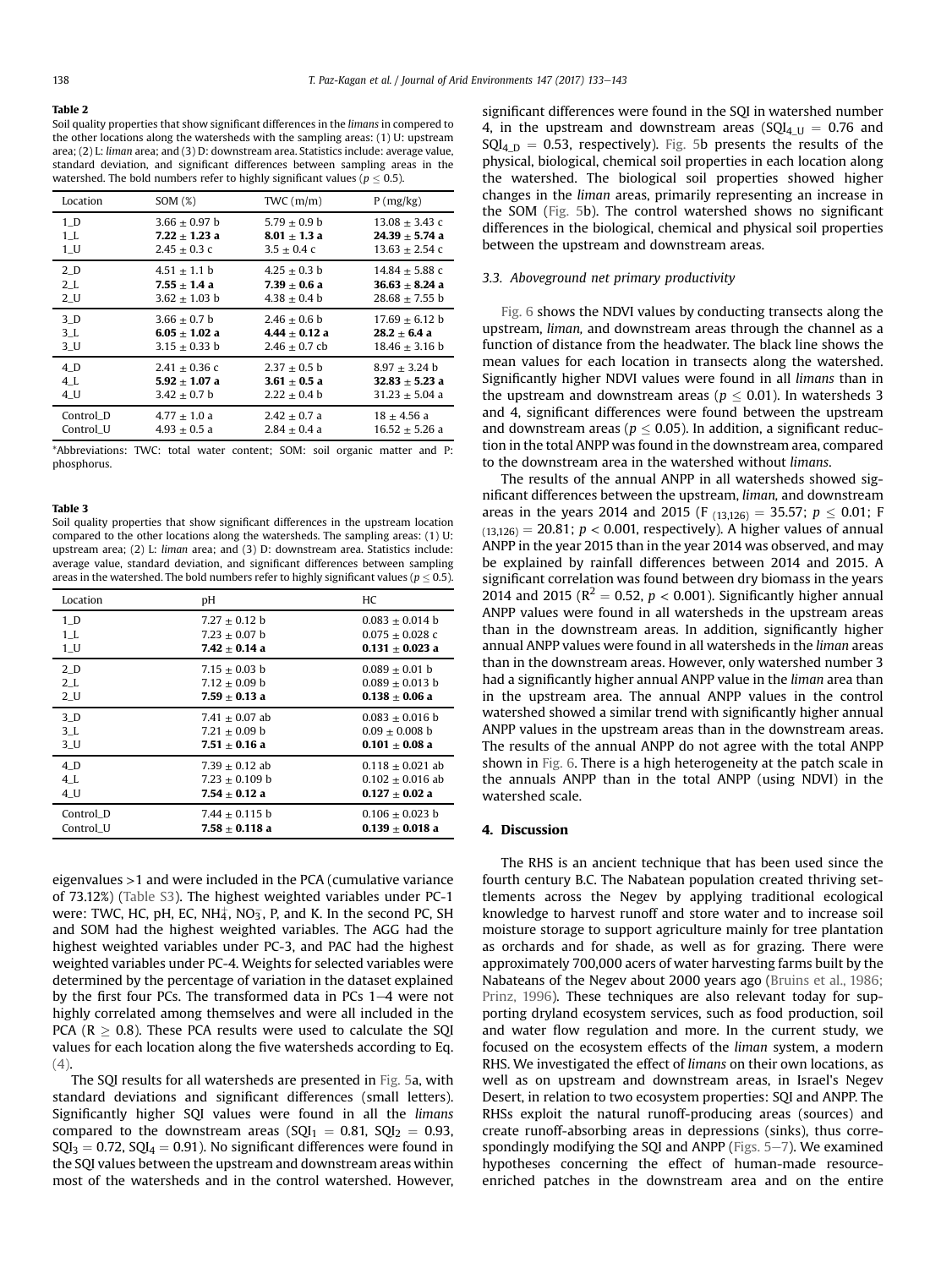

Fig. 3. A principal component analysis (PCA) of the five watersheds with all soil sampels overlaid with all soil properties, on factor plane 1 versus factor plane 2, based primarily on different areas in the watershed.



Fig. 4. The principal component analysis (PCA) of all transformed soil properties for all watersheds, on factor plane 1 versus factor plane 2, based primarily on different areas in the watershed.

watersheds. We found that there was an improvement in both indicators on the local scale (*liman*) and on the scale of the overall small watershed that includes the *liman*.

# *4.1. Small scale effect of limans on SQI and ANPP*

The first hypothesis suggested that the construction of RHSs will result in increases in SQ, and in ANPP in the *limans*, in comparison to the downstream areas, due to water and nutrient accumulation that supports a system of trees and rich natural herbaceous vegetation. Our results agreed with the first hypothesis, showing a significantly increased SQI in all the *limans* compared to the upstream and downstream areas. It was found that in the *liman* areas, there were significantly high values of SOM, TWC, and P. The high values of SOM and TWC can be attributed to the accumulation of water and nutrients that are concentrated from large contribution areas into a small catchment area (e.g. Bruins and Ore, 2008; Hoekstra and Shachak, 1999a; Stavi et al., 2015). The plantation management may improve the SOM due to the addition of dry litter and organic matter from the trees and annuals plants. The additional input of P and SOM can be related to livestock grazing in the *liman* areas. These areas serve as grazing and resting locations for Bedouin-tended herds. Herbivore grazing, trampling, defecation, and urination affect soil P (Perkins and Thomas, 1993) and SOM (Smet and Ward, 2005, 2006). In addition, significantly higher total and annual ANPP values were found in all watersheds in the *liman* areas than in the downstream areas, which can support richer food webs of domestic and wild animals.

The second hypothesis suggests that the *liman* will shift the distribution of SQ and ANPP in the watershed scale. While in natural watersheds without *limans*, the highest SQ and ANPP would be found upstream, the *liman*, as a downstream component, shifts the peak of SQ and ANPP to the downstream area (Lavee et al., 1997;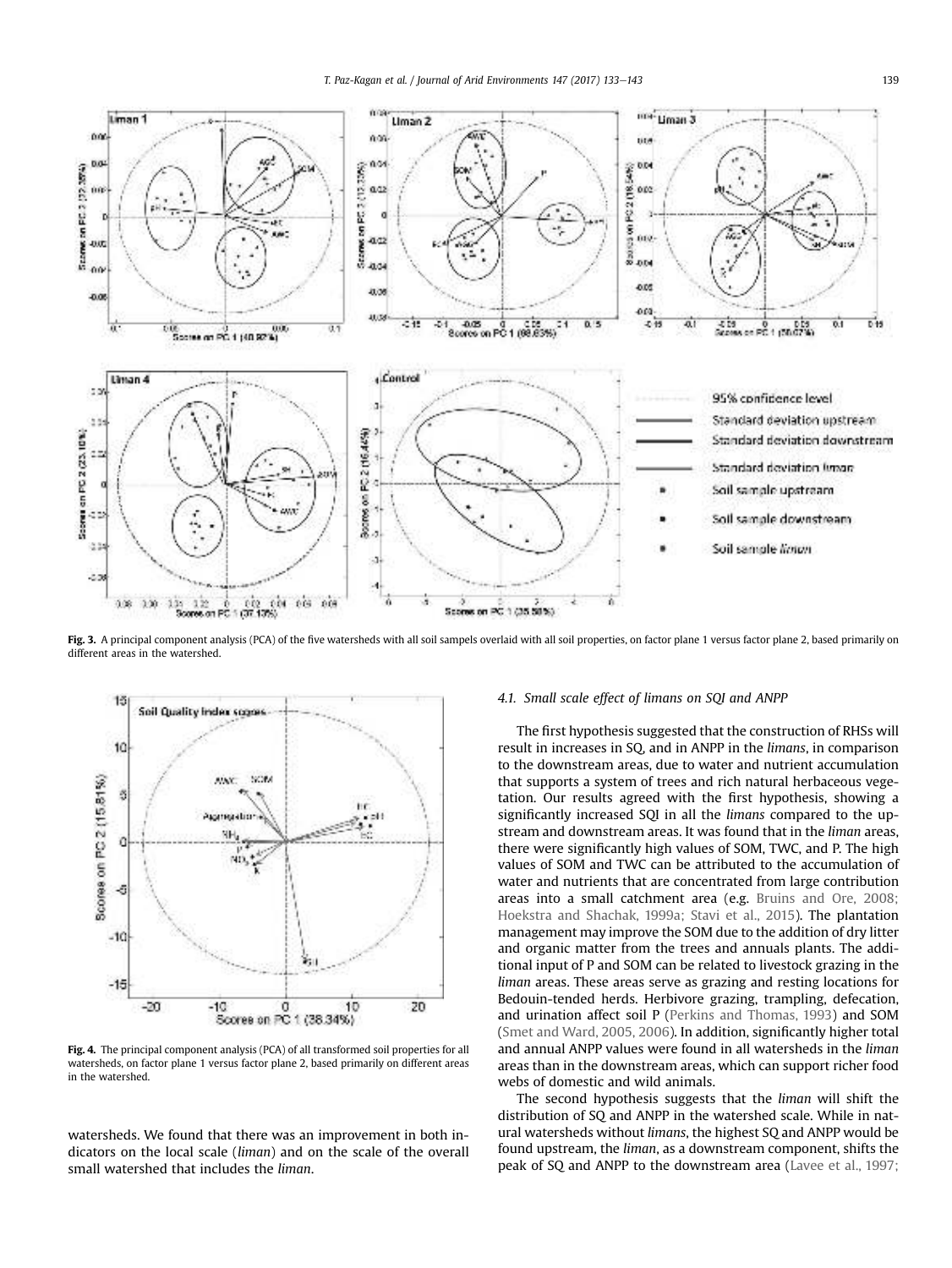

Fig. 5. (a) Soil quality index (SQI) scores for the different watersheds in the year 2015. Up: blue; *Liman*: red; and Down: green represent upstream, *liman* and downstream areas, respectively; and (b) SQI scores for the different watershed areas of the physical, biological, and chemical properties. Small letters above the error bars represent significant differences between treatments. (For interpretation of the references to color in this figure legend, the reader is referred to the web version of this article.)

Yair, 2001). Studies have shown that in small natural rocky watersheds in the Negev, the geo-hydrological interactions in the relatively high percentages of rocky surface structure coverage, compared to the upstream soil volume, determine the rainfallrunoff-soil-moisture relationships (e.g. Olsvig-Whittaker et al., 1983; Yair and Kossovsky, 2002; Yair and Shachak, 1982). The main factors controlling upstream soil moisture are the high frequency runoff events, generated by the rocky surface even at low rainfall amounts, which infiltrate into the adjacent soil. In contrast, the downstream soil moisture is the result of a sink for infrequent but high magnitude runoff events in which a portion of the water infiltrates into the soil, some of the water leaks out of the watershed and most of it evaporates (Yair and Shachak, 1982). Construction of *limans* is showed an increase in the total ANPP, which may be related to redaction in water leakage from the downstream area of the watershed.

The soil moisture patterns, driven by rainfall attributes and their interactions with the geomorphologic properties of the rock to soil ratio, control the spatial patterns of producers, consumers and decomposers (Olsvig-Whittaker et al., 1983). This explains the pattern we found of high annual ANPP in the upstream area, in comparison to the downstream area, in all five watersheds. In addition, we found that the total ANPP was higher (represented by NDVI) in the upstream areas of watersheds number 3 and 4, in comparison to the downstream areas. However, no significant differences were found between the upstream and the downstream areas in watersheds number 1 and 2, and the control watershed. Our results indicate that low frequency but high magnitude runoff events in the downstream area can compensate for the high frequency, low magnitude runoff events typical to the upstream areas. We attribute the compensation effect to the geomorphological structure of the watershed. We found that adding a *liman* to the watershed always results in a productivity shift on the small watershed scale.

The SQI showed no significant differences between the upstream and the downstream areas in most of the watersheds (with the exception of watershed number 4). In the upstream areas, significantly higher values of pH and HC were found, which can be related to the geo-hydrological aspects of the upstream areas. The upstream area is characterized by a higher areal cover of limestone rock that may affect the soil pH and HC. However, significant differences between most of the soil biological, physical, and chemical properties were not found. As mentioned before, soil plays an important role in arid ecosystems as a water-storing element (Yair, 2001). The capability of soil to absorb and store water and nutrients is related to the soil volume, and its physical, chemical and biological properties. The differences in the ANPP values between the upstream, *liman,* and downstream areas are related to the geohydrological pattern (e.g., relative cover percentages of rocky and soil surfaces and soil permeability) (Hoekstra and Shachak, 1999b). Nutrient accumulation in the soil, as a result of rainfall redistribution by runoff, is another key factor in the determination of ANPP values in arid watersheds.

The third hypothesis suggested that degradation of SQI and ANPP will be found in the downstream areas in all watersheds containing *limans* compared to the watershed without *limans*, due to the dike's physical barrier that prevents continuation of runoff flow downstream. Results partially support this hypothesis, since no significant differences were found between the downstream areas in most of the watersheds containing *limans* and the watershed without *limans* in the annual ANPP. However, significant differences were found in the NDVI values between the downstream areas in all watersheds containing *limans* and the watershed without *limans*  $(F_{(4,196)} = 23.85; p < 0.01)$ . These findings suggest that the total ANNP as NDVI representing ecosystem processes better than the annuals ANPP. This is due to high heterogeneity in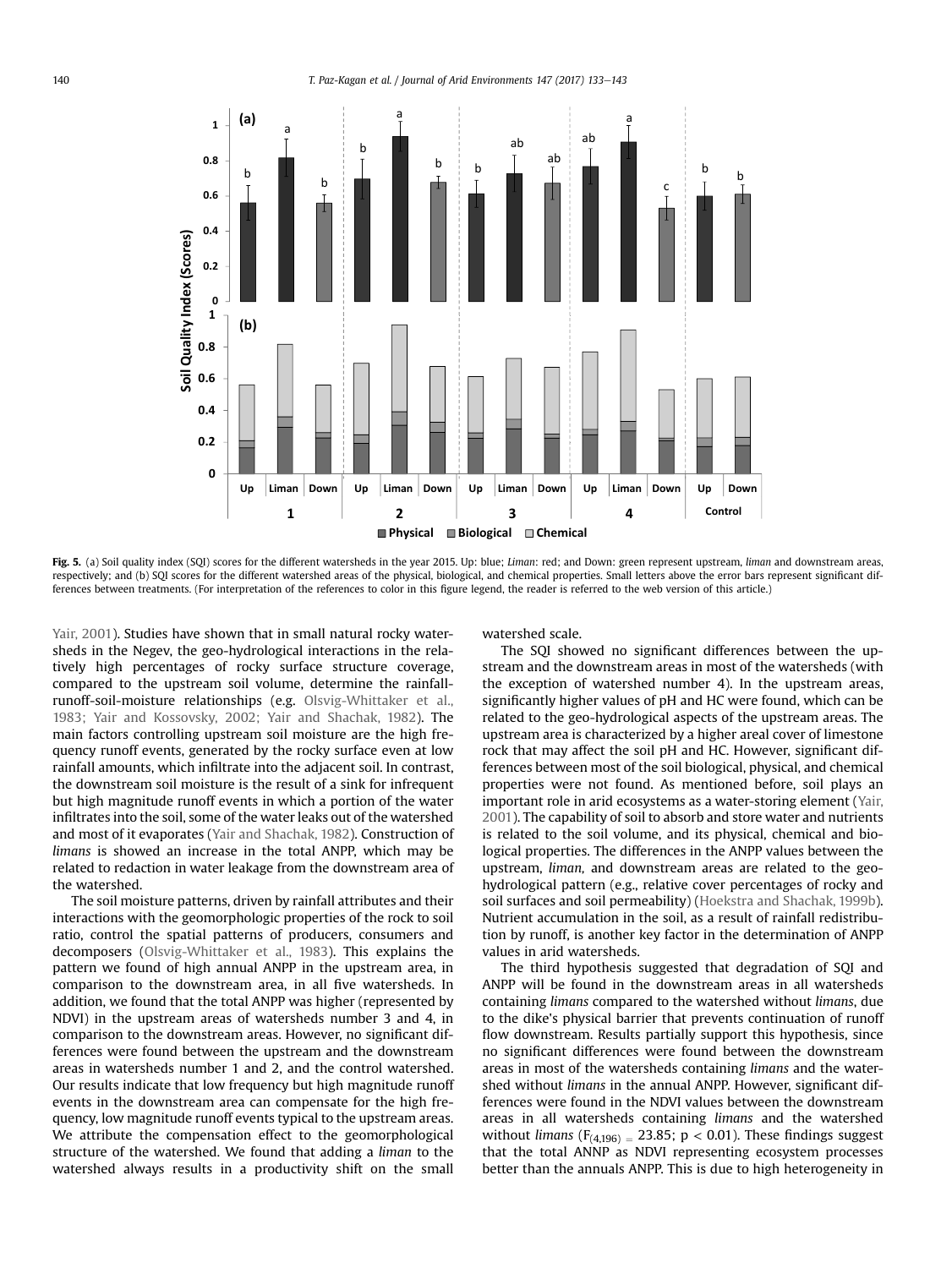

Fig. 6. Transects of NDVI values as a function of distance from the headwater and downstream, including the upstream, *liman* and downstream areas.

the annuals ANPP that is much larger than the total ANPP (NDVI values). In the current study, the relations between SQI, ANPP and biodiversity were not investigated. Future study should test the effects of *limans* on additional ecosystem aspects, such as biodiversity, functional and structural diversity, species recolonization, macro-climatic effects on species distribution and more in additional watersheds (Aronson et al., 1993; Bainbridge, 2012). These effects should be tested on a small watershed scale to evaluate the magnitude effect of the RHS.

# *4.2. Watershed scale effect of runoff harvesting systems*

Beckers et al. (2013) refer to the size of the catchment on several

implications and organizational aspects of RHSs. The location of a *liman* and its sink function should be considered from a whole watershed perspective (Lavee et al., 1997; Yair, 2001). A small catchments can use as a sufficient sources for agricultural production and tree plantation that tends to be moderate and manageable (Beckers et al., 2013). In larger catchments, such as that of a high-order wadis, runoff might turn into a flash flood, these larger catchments would result high peak flows that may reduce the efficiency of such systems. The size of the *liman* patches (sink) should be adjusted to the water volumes needed to sustain the ecosystem services to be provided by the RHSs. For example, if the aim of the *liman* construction is to provide ecosystem services associated with tree plantation, the tree number and the species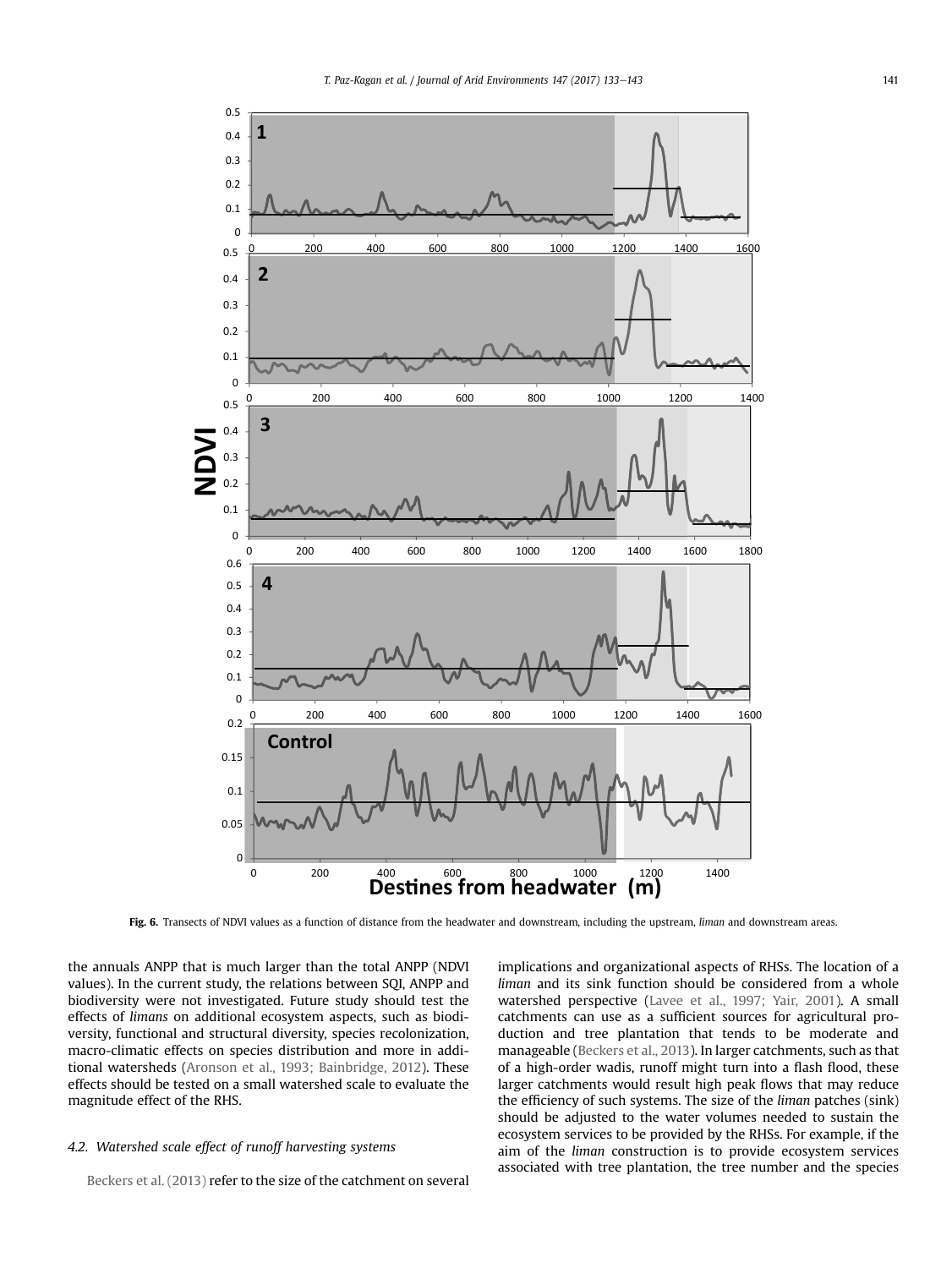

Fig. 7. The aboveground net primary productivity in the different watershed areas, average biomass measurements, and standard deviations for the years 2014-2015. Small letters represent significant differences between areas in the watershed for the different years. "Up" and "Down" stand for upstream and downstream areas, respectively.

planted in the enriched patches should be adjusted to the geohydrological regime in the watershed. However, if the objective is to enhance domestic animal production, then herbaceous species production should be the main concern. We found that the location of the *limans* in the downstream area may invert the distribution of SQ and ANPP in the watershed scale and otherwise would leak out of the system during runoff events. Our results show that the location of *limans* in lower alluvial reaches improves both SQI and ANPP as essential ecosystem properties, both on the local scale and on the overall small watershed scale.

RHSs is increasing the efficiency of water and improving water availability, thus used for supporting agricultural production or tree plantation (Printz and Malik, 2004). Our findings show a local increase in the SQI and ANPP within the *liman*s in all watersheds compared to the downstream areas and an overall improvement on the small watershed scale, suggesting the possible enhancement of ecosystem services. Although RHSs are ancient techniques, their use in the new form of *limans*, a small-patch afforestation grove, is relevant today, for providing a bundle of ecosystem services to the local population, including firewood, production and shaded areas for humans and livestock. Grazing management is a huge challenge for dry agro-pastoral ecosystems while the annual productivity can be used for livestock grazing, thus reducing the grazing intensity and the vulnerability in the natural arid ecosystem. While these two processes result in a low productivity level, the net effect of the *liman* is an increase in soil fertility and primary production. This is especially important in light of global changes that are predicted to increase the intensity of droughts, as well as the increasing human pressure on drylands, including overgrazing and unsustainable agriculture (Dai, 2011).

#### 5. Summary and conclusions

The success of RHSs in enhancing watershed fertility and its ecosystem services are related to complex geo-hydrological processes on the patch to the watershed scales. This study used the emergent properties of ecosystem processes, SQI and ANPP, to study the effect of integrating human-made water-enriched patches with the natural ecosystem and planted trees on a small watershed scale in a dryland. We found significantly higher soil organic matter, total water content, and phosphorus values in all of the *limans* compared to the other locations. Our results revealed significantly higher SQ and total ANPP values in the *liman*s compared to the downstream areas, amplifying the overall watershed fertility, and suggesting the possible enhancement of ecosystem services. Our research demonstrates that in arid lands, integrating human design with nature is possible when knowledge on watershed ecology is available. This knowledge can produce a sustainable human-ecological management policy by enhancing ecosystem services in drylands.

## Acknowledgements

The project leading to this research was partially funded by the Jewish National Fund (JNF) contract no. 01-13-101-02 and by the European Union's Horizon 2020 Research and Innovation Programme under grant agreements no. 641762 (Ecopotential) and no. 654359 (eLTER). Noa Ohana-Levi was supported by the Ministry of Science and Technology via the Ramon Foundation, Israel, contract no. 3-10673.

# Appendix A. Supplementary data

Supplementary data related to this article can be found at http:// dx.doi.org/10.1016/j.jaridenv.2017.07.015.

## References

- Andrews, S.S., Karlen, D.L., Cambardella, C.A., 2004. The soil management assessment framework. Soil Sci. Soc. Am. J. 68, 1945-1962.
- Andrews, S.S., Karlen, D.L., Mitchell, J.P., 2002. A comparison of soil quality indexing methods for vegetable production systems in Northern California. Agric. Ecosyst. Environ.  $90, 25-45$ .
- Aronson, J., Floret, C., Floch, E.L., C O. R P, 1993. Restoration and rehabilitation of degraded ecosystems in arid and semi-arid lands. Restor. Ecol. 1, 9-17.
- Ashkenazi, E., Avni, Y., Avni, G., 2012. A comprehensive characterization of ancient desert agricultural systems in the Negev Highlands of Israel. J. arid Environ. 86,  $55 - 64.$
- Bainbridge, D.A., 2012. Restoration of Arid and Semi-arid Lands, Restoration Ecology. John Wiley & Sons, Ltd, pp. 115-129.
- Beckers, B., Berking, J., Schütt, B., 2013. Ancient water harvesting methods in the drylands of the Mediterranean and Western Asia. eTopoi. J. Anc. Stud. 2,